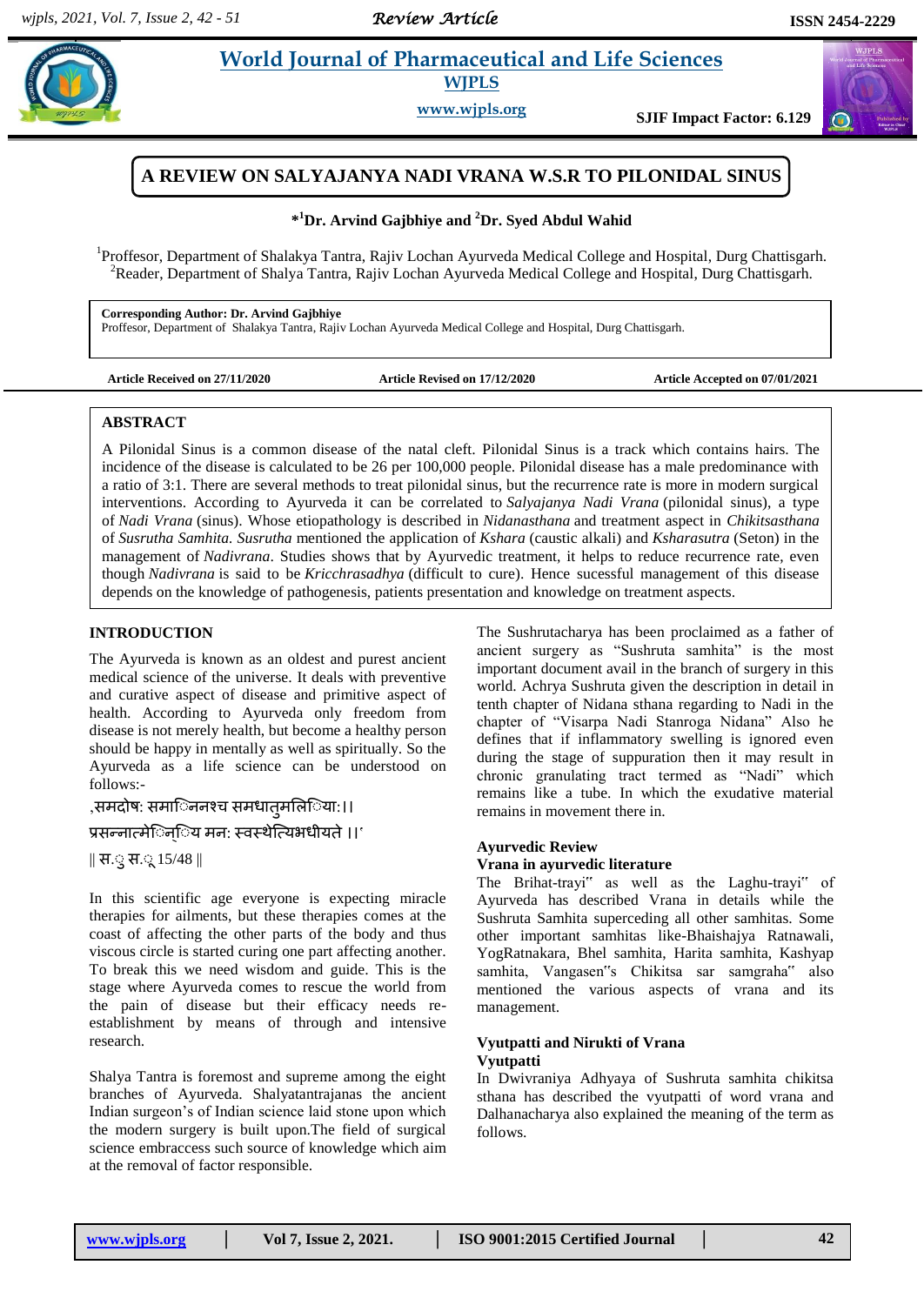Destruction or damage of a tissue in a particular part of body is called vrana. It also includes discoloration of the skin of the healed wound. Word vrana is derived from Sanskrit verb root -:

"*Vru-vrunoti"*, meaning to cover", to envelope", "to protect".

## "व्रणगात्रििचण् णित व्रणयित।।"

 $\parallel$  स्.िच. 1/ 6  $\parallel$ 

"गात्रििच्णणनम्गात्रििे र्णयणिमत्यथणः व्रण:" ।।

|| डल्हण ||

## **Nirukti**

In Vrana Prashniya Adhyaya" of Sutra sthana of Sushruta has described nirukti of word vrana as above. It means that the vrana is thing which never vanishes even after its complete ropana from body, because of once a breach in the continuity of a skin occurs, it remains forever either in the form of a scar tissue or discolored, depigmented mark, but its original, natural anatomy can never be restored by any means.

## "िणृ ोितयस्माद्रूढेऽिि व्रणििस्तुननश्यित।

### अदेहधारणात्तेस्मात्व्रणआत्यच्यूतेब्धःै ।।"

|| सु.स. 21/40 ||

Vivrunoti" means "to open". Due to breach in the skin and muscles, inner dhatu get exposed and hence it is vrana.

## "िििणृ ोितआितव्रणम्।।"

"यािदाय्िण ोते िििण़ ोित िा शरीरिमित व्रण  $\mathsf{II}$ "

|| अ.रृ.चच.29/2 ||

Vrana means "That which makes the person pray till his life exits or that which expose the interior of the body. **Paribhasha (Definition of Vrana)**

"गाि ि ि चण णणत व्रणययत िआत व्रण: AA**"**

**||** स.ुि च.1/**6 ||**

Gatra means tissue (Tissue or part of body) "Vichuranane" means destruction, break, rupture and discontinuity of the body or tissue. A vrana is that which cause a break in the continuity of the epithelium and expose the underlying structure resulting in a lifelong discoloration of theaffected part.

"व्रणोि त अच्छादययत ||"

 $\|\vec{3} \cdot \vec{B} \cdot \vec{B} - \vec{B} \cdot \vec{B} \|$ 

Acharya sushruta has clarified that as the scars of a wound never disappear even after complete healing and its imprint persist lifelong; it (the lesion) is called vrana by the wise (Chakrapani).

**||** स.ुस .21/40 **||**

#### **Phenomena**

A phenomenon of tissue injury causing destruction of underlying structures like - skin, tissues, muscles etc. at the site of injury. A phenomenon of tissue repair which leaves behind a permanent scar through the life is called as Vrana.

#### **Paryaya (Synonyms)**

Sanskrit – Vrana, Angakshata, Kshati, Parikshata, Twakbheda, Vichchheda. Marathi – Jakham, Vrana, Ija. Hindi – Ghav, Chot, Jakham. English – Wound, Injury, Ulcer.

### **Classification of Vrana**

Vrana is very vast entity. Therefore different Acharyas have classified it in different types into different groups.

## **1. According to Hetu-Bheda(Aetiological factor)**

On this ground vrana is mainly classification into two main groups-

A.Nija Vrana B.Agantuj Vrana

A.**Nija Vrana:-** Due to aetiological factors like- Mithya aahar and mithya vihar, "Tridoshas" as well as "Rakta" get vitiated and produce vrana known as nija Vrana. Initially, every nija vrana starts with a "Vranashotha". After it"s ripening, it becomes "pakwa" which later on bursts to produce nija vrana. According to dosha dushta, it is also classified into 15 or 16 types by Sushruta.

**B. AgantujaVrana: -**It is caused by external factors like -bhighata, prahar.Initially there is no doshadushti (Vitiation of doshas).After a lapse of time, there is an involvement of Doshas producing their particular features.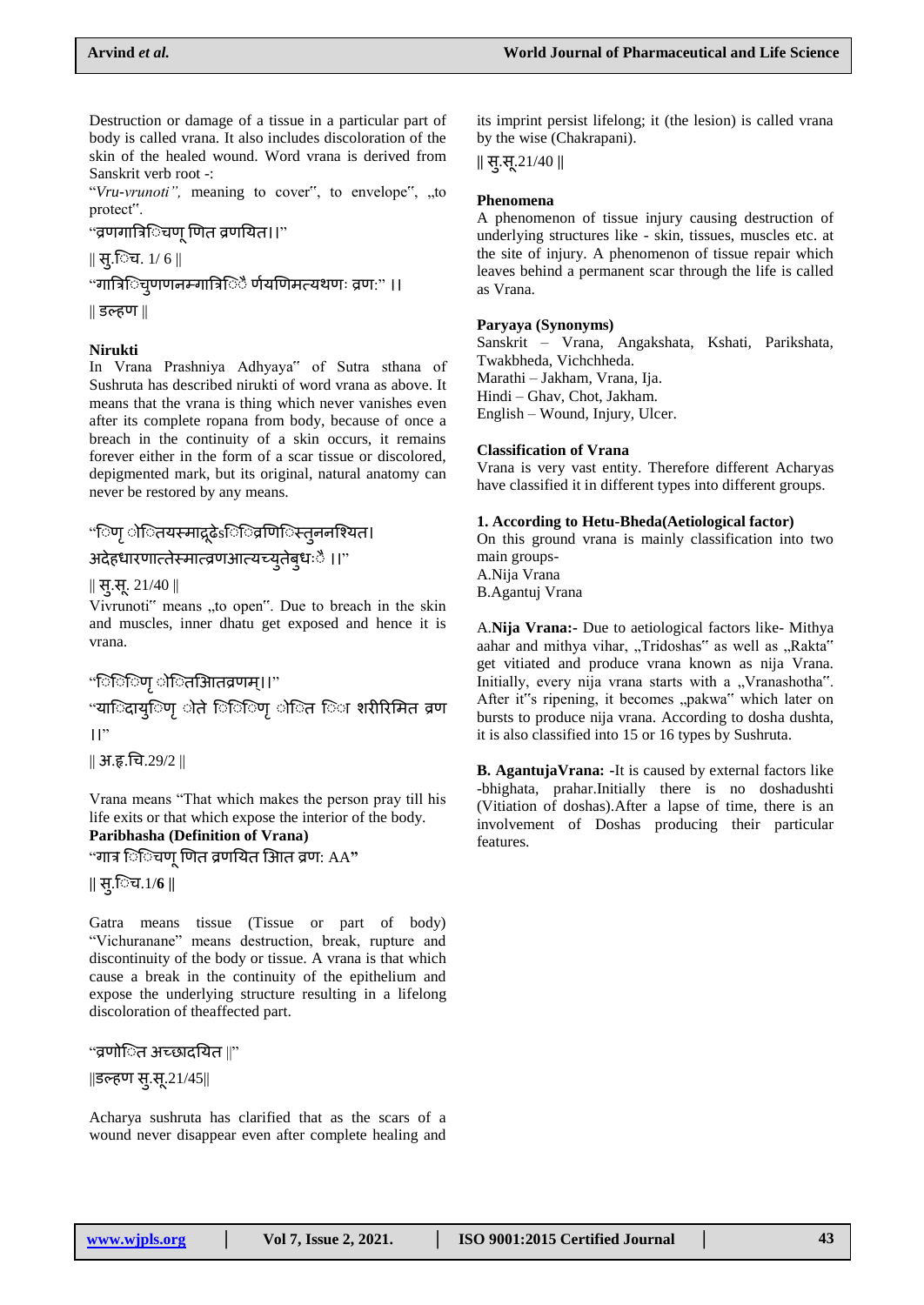#### *2.* **Classification According to Nanatwabheda**

**Ac**harya Charak has classified vrana into 20 types according to nanatwabheda.

| 1. Kritya       | 11.Shravi         |
|-----------------|-------------------|
| 2. Utkritya     | 12. Ashravi       |
| 3. Dushta       | 13. Savisha       |
| 4. Adushta      | 14.Mrudi          |
| 5. Marmasthita  | 15.Avisha         |
| 6. Amarmasthita | 16. Vishamasthita |
| 7. Samvruta     | 17. Samasthita    |
| 8. Vivruta      | 18. Utsangi       |
| 9. Daaruna      | 19. Utsanna       |
| 10. Antsangi    | 20. Anutsanna     |
|                 |                   |

Above description shows clinical methods prevalent in ancient surgery. This classification seems to be based upon sadhayasadhyatwa because of out of these 20, there are Sukhsadhya and then are Kashtasadhya vrana.

## " कृ त्य अैकृ त्य द् $\Box$  अैद् $\Box$  संित्तृ िनितृ दारुण मद्द ु स्रा**िी िनःस्रा**िी सि**िष िनि**िणष

समिस्थतििषमिस्थत उत्संगी ऄनुत्संगी उत््न ऄनुत्स्न

## ममणस्थ ऄममणस्थ ।। "

 $\parallel$  च.िच. 25/21-22  $\parallel$ 

#### **3. According to awastha bheda**

- 1. Shuddha Vrana
- 2. Dushta Vrana

### **1.Shuddha Vrana**

Dalhana defines Shuddha vrana as,

" सकलदोषोिप्लिरिहतशुद्धत्तिम्।। "

|| डल्हण ||

Vrana devoid of signs and symptoms of dushta doshas is called Shuddha Vrana.This includes following three type of Vranas.

Vaidyaakrita- Surgical incisions over the "Prepared" skin.

• **Agantuja vrana** of recent origin

• **Dushta vrana** after proper shodhana chikitsa gets transformed into shuddha vrana. Shuddha vrana may show signs and symptoms of prakruta doshas and therefore there may be slight pain.

## "ित्रिभदोषरै नाक्रा्तःश्यािौष्टःि िडकीसमः।

िऄेदनोि नरास्राि ोव्रणःशुध्दआहोच्यत।े। "

 $\parallel$  सु. सू. 23/18  $\parallel$ 

**2.Dushta Vrana:-** "दोषःै औिधष्टातोद्□ः"।।

Vrana having doshik involvement is dushta vrana. Nija vrana from the beginning is in this awastha i.e. having signs and symptoms of vitiated doshas. Agantuj vrana, through initially shuddha, gets transformed into this awastha after vitiation of doshas.

The Dushta Vrana consists of these features- An excessively narrow or wide mouth (Means an ulcer could be inverted or everted)excessively indurated or soft ulcer,very cold or very hot, having multiple colours, fierce looking, full of pus and sloughing muscles, vessels ligaments etc associated with a discharge of putrefying pus, having tortuous tracks or multiple pockets, having unpleasant smell and appearance with severe pain having burning sensation, suppuration, redness, itching, oedema and complicated with vesicles all around, having an excessive discharge of vitiated blood and a very chronic one.

It means, in dushta vrana there is involvement of following factors i.e.

- 1. Presence of vitiated doshas.
- 2. Presence of vividha and profuse sravas.
- 3. Discoloration of the skin.
- 4. Foul smelling discharge.
- 5. Inflammation
- 6. Destruction of dhatus.
- 7. Chirakarita i.e. Chronicity.

Dushta vrana shows signs and symptoms of the concerned dosha and named accordingly e.g. Vataja vrana, pittaja vrana etc. In addition to doshaja features, many types of vranas, gandhas, sravas, vedanas are described about vrana.

Accordingly, sign and symptoms of Dushta vrana Nadi vrana is also a Dushta vrana. Due to its chronicity, presence of vitiated doshas, vividha sravas(Variety of secretions), discoloration of skin, foul smelling discharge, destruction of dhatus etc.

#### **Nadi vrana Nirukti of nadivrana**

In Amarkosha nirukti of the term Nadi/Nali are given as follows –

Nadi/Nali – Refers to dhamani sira

"नाडी त् धमनी िशरा"।।

|| ऄमरकोष 2/6/65||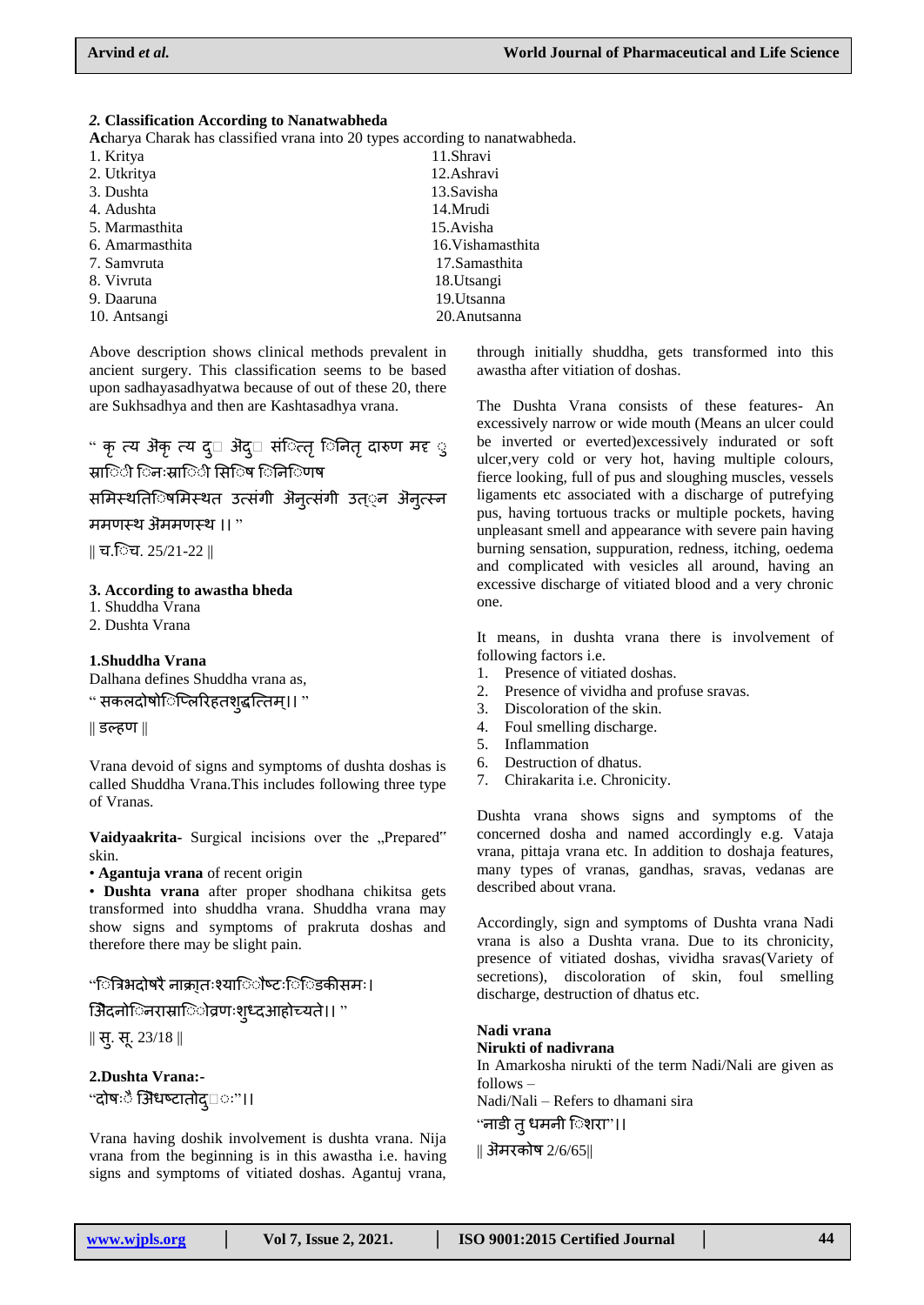Nadi/Nali – Refers to shrotas. "नाडी नाऱश्च" ।।

Nadi/Nali – Means the stalk of vrihi plant. "नाडी नाऱश्च कांड्योऽस्य" ।। ||ऄमरकोष 2/9/22||

Nadi/Nali – Means times equal to six kshana.  $\lq$  नाडी कालेऽिि षटक्षणे" ।।

|| ऄमरकोष 3/3/43||

Nadika – Refers to Vessel, Artery,Ghadi (The periode of 24 minutes)

" नािडका – नािड + कन + टकाि $\circ$  "= नाडी , धमनी , घडी

The term Nadi means a tube through which the fluid comes out.

" गित सा दुरगमनात् नाडी नाडीि संयुत:े ।। "  $\|\overline{\mathbf{3}}.\overline{\mathbf{5}}. 29/28\|$ 

" तस्याितमात्रगमनात्...........................मता त् नाडी ।। "

 $\|$ स्.सू. 10/10||

According to Monier-Williams Nadi/Nali is any tubular vessel or vein.

## **DERIVATION OF NADIVRANA**

Nadi - a track + Vrana - an ulcer "नाऱम ्व्रणा्तरम।्" || शब्द कऱि् द्रमु ||

Means ulcer having a track.  $\lq$ नाडी संतर्गनो वण: ।"

||शब्द कऱि् द्रमु ||

Means a Vrana which occurs in Nadi "एकं सदा गऱतो व्रणस्य।"

||ऄमरकोष ||

नदा - eans a "REED"

That Vrana vishesha the nature of which remains unhealed with the characteristic of continue oozing or discharge of pus is called as Nadi Vrana.

"गलद् व्रणे, नाडी स्रिहित नसूर आित च भाषा।"

|| शब्दाथण िचंतामिण भाग-2 ||

The one, which is having "Secreting property' letting or expelling out material, is known as Nadi Vrana.

"नाडी व्रण : ि्मान् । "

### || ऄमरकोष ||

So, The word Nadi refers to a deformity where the abnormal formation of tract passage takes place and which has continue dischanging nature.

#### **Description of Nadivrana**

In any case of Vranashodhan too lates to open will leads to Nadi Vrana. Acharya Sushruta warns the surgeon"s to open a vidhradhi or sopha only when it becomes pakwa and he condemns the surgeons who opens a apakva Vrana sopha and ignores a pakwa Vrana sopha. Asadvritta vaidya – Improper surgeons due to negligence or ignorance may make mistakes in the management of Vrana sopha will leads to Nadi Vrana.

## **Synonyms (Paryaya)**

- Nadi
- Nali
- Nale
- Tantuki
- Gati

The first four synonyms were mentioned in Raja Nighantu and last one from Sushruta Samhita. |

When Sushruta mentioned types of nadi vrana viz. Vataja, Pittaja, Kaphaja, Dwidoshaja, Sannipataja and Shalyaj. But in all types of Nadi.

Vrana **the Shalyaj/Agantuja Nadi Vrana**Type is most important**.**

#### **Shalyaj Nadi Vrana**

Shalyaj Nadi Vrana is consists of two words viz Shalyaj + Nadi Vrana Means the Nadi Vrana which grown up due to Shalya ;

the foreign body. Acharya Sushrut has mentioned plenty of time about "Shalya" before describing the Nadi Vrana. As we know about the Nadi Vrana so firstly should discus at Shalya.

## **Nirukti Of Shalya (Etymology)**

^"ky\* "oy\* vk"kqxeus ?kkrqA rL; "kY;fefr :ie~A AAlq-lw- 26@3AA

Root,,Sala" or,,Svala" implies to move fast; the word Shalya has been derived from the same.

## **Paribhasha Of Shalya (Defination)**

^^loZ"kjhjkck/kdja "kY;a] A\*\* AAlq-lw- 23@4AA

Anything that can produce pain all over the body is "Shalya". ^^eu% "kjhjk ck/kdjkf.k "kY;kfuA \*\* AAlq-lw- 7@4AA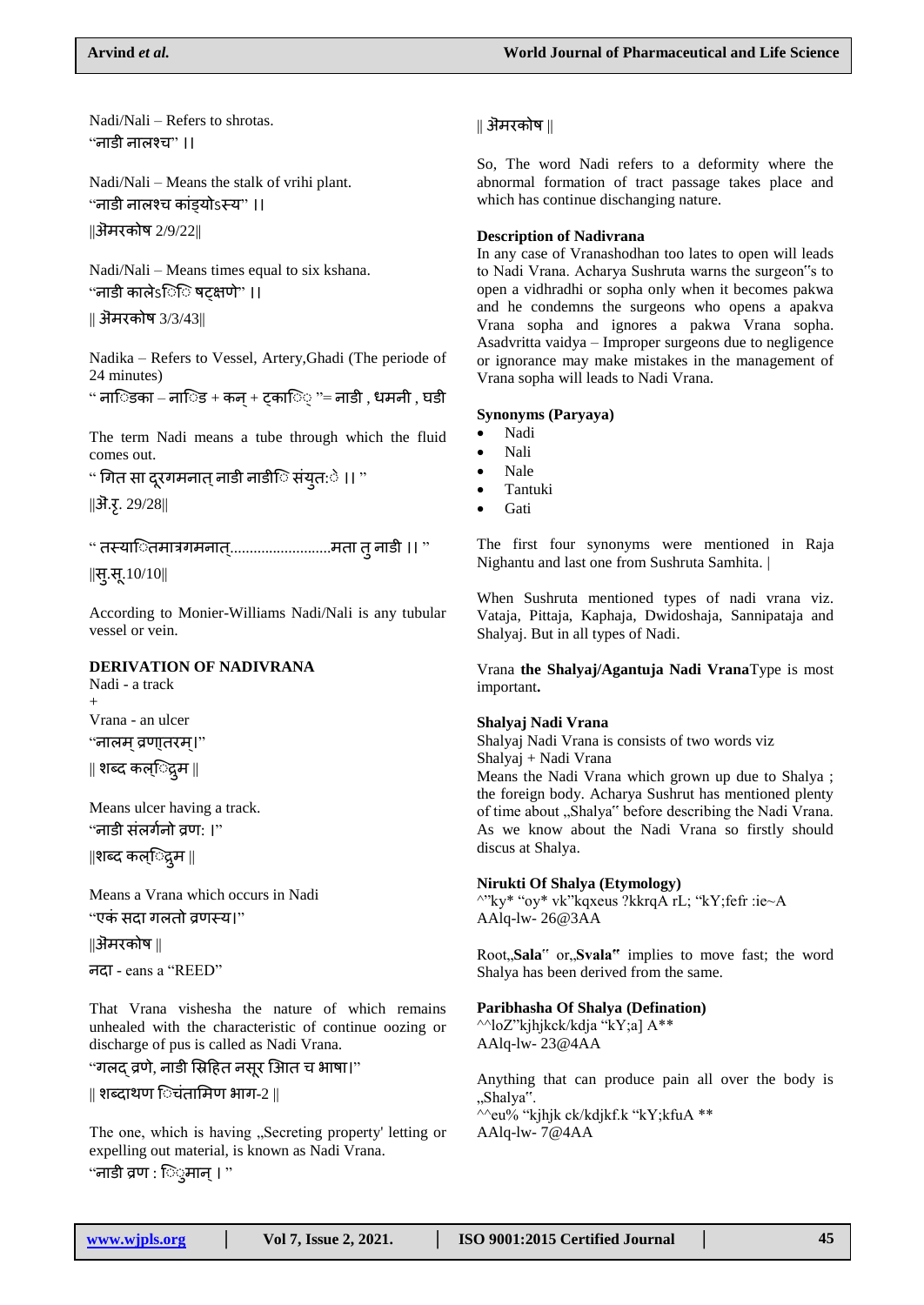Shalya is that which produce disorders in the psyche (Mind) or in

the soma (Body).

 $\gamma$ r= "kY;a uke fofo/k r`.k dk'B ik'kk.k ika"kwyksg yks"VkfLFk

ckyu[kiw;klzkonq"Voz.kkarxHkZ"kY;ks)j.kkFkZa------- -----------A\*\*

AAlq-lw- 1@9AA

Shalyas are those substances which penetrate the body easily, are injurious, and pain producing. **They are mainly foreign bodies** such as- Different kinds of straw, wood- pieces, stones, dust particles, metallic articles, pebbles, bone pieces, nails, pus (Retained) or substances, contaminated ulcers and pieces.

#### **TYPES OF SHALYA (Classification)**

^^rn f}fo/ka "kkjhjekxUrqda pA \*\* AAlq-lw- 26@4AA

They (Shalyas) are of two types:-

- These produced within the body (Endogenous)
- Those coming from outside (Exogenous)

 $\wedge^{\wedge}$ "kY;a f}fo/ka voc)euoc)e pA \*\* AAlq-lw- 27@3AA

Shalya (Foreign body) are of two types

- Fixed/ Non-movable
- Loose / Movable

**SYMPTOMS OF SHALYA** (According to the position) ^^rRrq f}fo/ka& lkekU;a oS"ksf"kd"pA ";kofifM+dk∙∙fpra "kksQosnukoUra eqgeqZg% "kksf.krklzkfo.kacqncqnonqUura e`nqekal¥~p oz.ka tkuh;ku~ l**"**kY;ks∙;fefrA lkekU;esrr~ y{k.ke~A \*\* AAlq-lw- 26@10AA

#### **Generalised**

- Blackish discoloration of swollen wound and vescicles around
- Oedema
- Pain
- Repeated foamy blood discharge
- Soft granulation tissue

#### Localised :-

^^oS"ksf"kde~ rq& RoXxrs foo.kZ% "kksQks Hkofr vk;r% dfBu"p ekalxrs "kksQksfHk o`f)% "kY; ekxkZuqilajksg% ihM+uklfg".kqrk ------------------- ---------------------- y{k.kkU; Li"Vkfu HkofUrA \*\*

AAlq-lw- 26@11] 12AA

In Shalyaj Nadi Vrana, hair can be considered as shalya (Foreign body) because hair follicles have never been demonstrated in the walls of the sinus. The hairs projecting from the sinus are dead hairs, with their painted ends directed towards the blind end of the sinus. While describing the "shalya" Acharya Sushruta has

given much importance of hair (Bala) as foreign body or noxious element in above refferences.

| "तत्र | शल्यनाम | াৌীীীখ……………… |
|-------|---------|--------------|
|       |         |              |

िऄस्थ**बाल**नख.........ि ि ि नश्चयाथणश्च ।। "

 $\|\mathbf{H}.\mathbf{H}.1/8\|$ 

That unnoticed hair(**Bala**) as a foreign body leads to shalyajNadi Vrana (Agantuja Nadi Vrana) and it is curable. When shalya removed in a proper mannar. This condition has also similarities with dushtaVrana.

" तत्र अैित संितृ ोऽितििितृ ो.....................चेित द्□व्रण िलंगािन ।। "

 $\parallel$  स्.स्. 22/7 $\parallel$ 

Sushruta has also mentioned fistula situated on raphae (Upper anal/post anal region) & pelvic bone (Coccyx bone) called "(Kukandarasthi Bhagandara)" while describing incurable disease.

References of Vrana can be traced in vedas, which were considered and the most ancient written documents. In Nadi Vrana context, Brihatrayis described Ksharsutra the very popular Ayurvedic para-surgical method for the first time -

" कृशद्बणल भीरुणां नाडीनमाण ऋताचयां षारसूत्रेण तां । िछ्या्नत् शस्त्रेण ब्िद्धमान ।। "

|| सु. ि च. 17/29||

#### **SYNONYMS OF SHALYAJ NADI VRANA**

We can also find the *synonymsof shalyaj Nadi Vrana*  (Pilonidal sinus) –

- Salyaj Nadi Vrana
- Agantuj Nadi Vrana
- Kutkasthi Bhagandara

#### **SAMPRAPTI**

Samprapti gives a detailed about pathogenesis of any kind of vyadhi (Disease). It includes Nidana (Causes), Purvarupa(Prodormal features),Rupa (Cardinal sign & symptoms) Upashaya & Samprapti stage because any disease includes these all stage in its pathology. The causes of the vitiated dosha could be identified in six stages :-

- The stage of accumulation (Samchaya)
- Excitation (Prakopa)
- Progressive spread (Prasara)
- Specific location (Sthana samshraya)
- Manifestation (Vyakti)
- Differentiation (Bheda)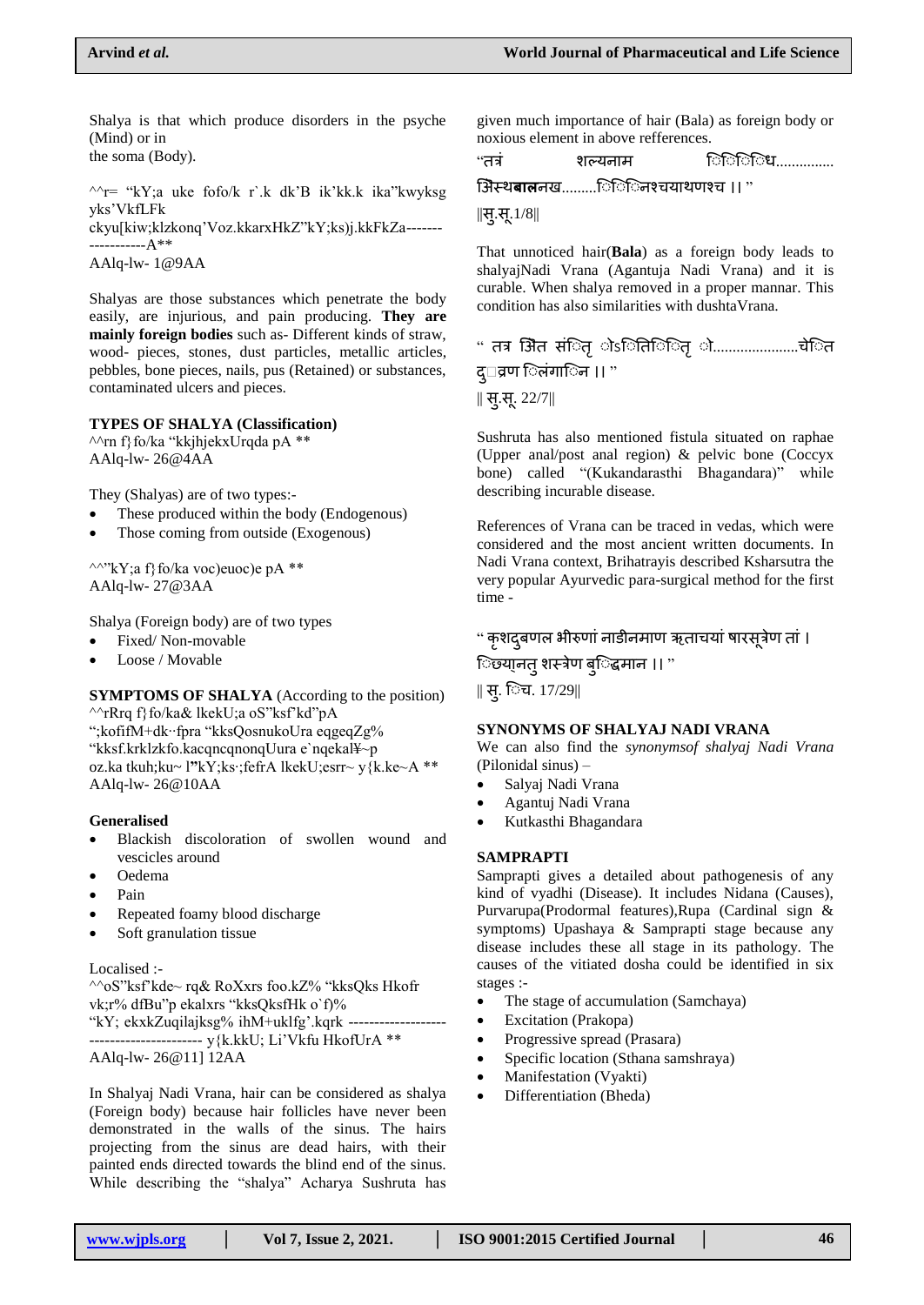"संचयं च प्रको**ि**ं च प्रसरं स्थान संियं|

ियक्तं भेदं च यो िेित दोषाणां स भिेि षिक। । "

|| सु.स. 21/36 ||

According to the Acharya Sushruta and Acharya Vagbhatta if vrana shopha is not timely drained in pakwavrana or inadequetly drained the pus, invades deeper and deeper into the tissues in the form of tube resulting in Nadi Vrana. The direction of invasion might be straight or depending upon its gathi or Nadivrana.

" शोफं न िक्िनिति िक्िम्िेषते यो यो िा व्रणं प्रचरू ियू मसाधुकृ त: ।

ऄ<sup>ॶ</sup>यंतरं प्रििशित प्रििदाथण तस्य । स्थाना**िन ि**ूि णििहितािन ततः स $\mathbb{C}$ य् : ।।

तस्याितमात्रगमनाद गितररत्यतश्च । नाडीि यदवहित तेन

मता तुनाडी ।। "

 $\parallel$  सृ.िन. 10/9-10  $\parallel$ 

" ऄॆभेदत्िक्िशोफस्य व्रणे चािथ्यसेििन: ।ऄऺनृप्रििश्य मांसादीनं दर िय ोSिभधािित ।।

चगत सा दर गमनात्नाडी नाडीि संस्रुत: े ।नाड् ेयका नजृ ््येषां सिै ानेकगितगणित:।।

 $\|$  ऄ.ऱ.3.29/26-27  $\|$ 

The pathogenesis of Nadi Vrana can be explained in the following way:-

## **Samanya Samprapti**

The Vrana Shopha proceeds into three stages of suppuration(Avasthas) namely:-

" तस्यामस्य िच्यमानस्य िक**ि**स्य च

त्रषणमुच्यमानम्िधारय ।। "

|| सु.स. 17/6 ||

- Ama Shopha (The un-suppurated stage)
- Pachayamana Shopha (The suppurating stage)
- Pakwa Shopha (Suppurated stage)

## *Ama shopha(the unsupported stage)*

- Twaka savarnata (Natural colour unchanged)
- Manda vedana (Little pain)
- Mandoshma (Heat)
- Sheeta Shophata (Coldness)
- Sthairya (Hardness)
- Alpa Shophata (Slight elevation on surface)

" तत्र म्दोष्मता त्िक्सिणणता शीतशोफता स्थयै ं मंदिदनाऽल्िशोफिा चामलषणम्िि म् ।। "

|| सु.स. 17/7 ||

When Ama Shopha is incised or opening of a swelling in its inflammatory or un-suppurated stage is attended, then the destruction of the local flesh, ligament, bone, vein or joint and is usually followed by excessive hemorrhage and extremely painful condition. Many disserting symptoms begins to manifest themselves in succession and cavities are formed inside the wound which may lapse in a case of kshata vidradhri (A type of ulcerated abscess) and it may leads to Nadi Vrana.

# " तत्र अमच्छेदे मांसिसरास्नाय्यििस्थ सिधव्या**िदम** िऄतमािं शोि णताि तप्रकृि त: ि ेदना प्रादुभाणोिऽिदरणम् ऄऺनेकोिद्रिदशणनं षतििद्रिधािण भिित ।। ...... नाडी जनियत्िा कृच्छसाध्यो भित्यसाध्यो िेित ।। "  $\parallel$  स्.स्. 17/14  $\parallel$

Acharya Sushruta also mentioned about the vaidya who opens an Ama shopha with ignorance as well as who neglects a fully suppurated one is called "Chandala" for his wrong or incorrect diagnosis.

## "यिश्छनत्त्यामम् अॆज्ञानाधश्च िक्िम्िेषते ।

## श्विचििष म्तव्यौ ताि िनिश्चतकाररणौ ।।

 $\parallel$  सु.सू. 17/15  $\parallel$ 

## *Pakwa Shopha (The suppurated stage)*

- Vedanapshanti
- Panduta
- Alpa Shopha
- Vali pradurbhava
- Twaka pariputan
- Fluctuation under pressure
- After removal of pressure height of Shopha resumes.

## "िेदनोिशांितािर्णङ्ताडल्ेशोफता िलीप्रादभाणिस्त**िक**िररिटकनं

िनम्नदशणनम् ऄ॑ग्ल्या ऄिेिडिते प्रत्युन,,............िक्ि िलंगम् । । "

 $\parallel$  सु.सू. 17/9  $\parallel$ 

Sometimes as in case of traumatic swelling or in those brought about by a deranged condition of Kapha. The pakwa awastha is restricted to the deeper tissues of the affected part and hence fails to exhibit its characteristic symptoms a fact which often misleads a surgeon as regards the state of paka of the accompanying Shopha.

"कफजेषु तु रोगेषु गंभीर गित त्िादिभघातजेषु िा के षु िचदसमस्तं िक**िलषण** ं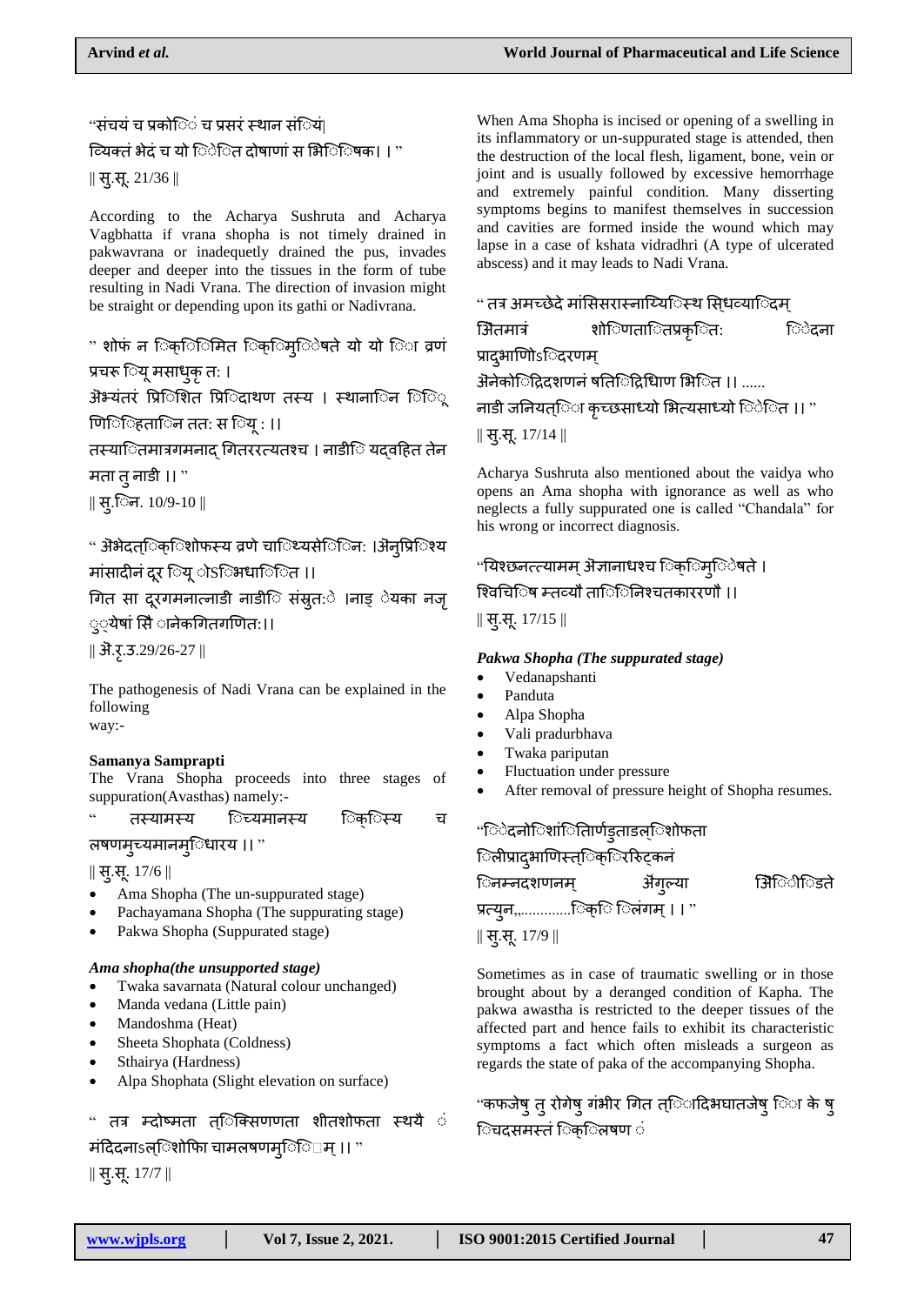## ह⊡्िा िक्िमिक्िमित म्यमानो िभषग् मोहम**ि**ें त । यत्र त**िक्सिण**णता

शीतशोफता स्थयै णमल**िरुजताऽश्मिच्च घनता, न तत्र** 

मोहम्ियािदित ।। "

|| सु.स. 17/10 ||

If Pakwa Shopha (A complete suppurated stage) left unopened for a long time out of fear or ignorance by the attending surgeon The accumulated pus, unable to find out an outlet is infiltrated and attacks the deeper tissues of the affected part and forms large tracks or sinus (NadiVrana) within them

#### **Vishishtha Samprapti**

It includes the stages from Pakwa Shopha to Nadi Vrana. The pus breaks through all Vrana-vastu and enters into the tissues. It enters deeperand deeper into the tissues in cephaled manner forming a tubular track inside called a Gati or Nadi Vrana. Urdhwaga Shalyagati is present in Shalyaj Nadi Vrana. In dosha dushya sammurcchhana the deranged dosha will result in the vitiation of dhatu and mala. Vitiated dosha find a suitable seat in the deformed srotas**.** Twak mamsa and sonita are the main seat for sammurcchhana.

"शोफं न िक्िनित िक्िम्िेषते यो यो िा व्रणं

प्रचरू ियू मसाधुकृ त: ।

ऄभ्यंतरं प्रििशित प्रििदाथण तस्य । स्थाना**ि**न ििू

णििहितािन तत: स िय् : ।।

तस्याितमात्रगमनाद गितररत्यतश्च । नाडीि यदवहित तेन

मता तुनाडी ।। "

 $\parallel$  स्.िन. 10/9-10  $\parallel$ 

## **BHEDA (Classification of Nadi Vrana)**

According of different classics like- Sushruta, Vagbhatta, Bhavaprakash etc. there are five or eight types of Nadi Vrana namely :-

1. Vataja

## **SAMANYA CHIKITSA**

 Sushruta has explained 15 types of techniques for Nirharana (Extraction) of shalya

| 1. Natural phenomena | 9. Purgation         |
|----------------------|----------------------|
| 2. Suppuration       | 10. Wound toilet     |
| 3. Incision          | 11. Mild nasal drops |
| 4. Splitting         | 12.Straining         |
| 5.Squeezing          | 13. Sucking          |
| 6. Wiping off        | 14. Magnet           |
| 7.Insufflation       | 15. Cheering         |
| 8. Emesis            |                      |
|                      |                      |

^^r= leklsukoc)**"**kY;ks)j.kkFkZa iapn**"**k gsrwu~ o{;ke%A r|Fkk& LoHkko%] ikpua] Hksnua] nkj.ka] ihMua] izektZua fu/ekZiua] oeua] fojspua] iz{kkyua] izfre**"**kZ%] izokg.ke~] vkpw"k.ke~]

- 2. Pittaja
- 3. Kaphaja
- 4. Vata-pittaja
- 5. Pitta-kaphaja
- 6. Vata-kaphaja
- 7. Sannipataja
- 8. Shalyaja (Agantuja Nadi Vrana)

" दोषेिस्त्रिभभणिित सा िथ् गेकश्च सम्मुिच्छणतरै

ि चि शल्यिनिमत्ततो $S$ ्या ।। "

 $\parallel$  सृ.िन. 10/10  $\parallel$ 

" सा दोष:ै िथृ कश्च:ै शल्यहेत्?च िच्चमौ ।। "

||  $\overline{31}$ . रृ. 3. 29/28 ||

### **Management of Nadi Vrana**

Any surgical disease requires a thoughtful planning for its management. Nadi Vrana is an absolute surgical condition and hence shastra, Agni and Kshara(Ksharsustra as well) karma are more preferable than Oushadhi chikitsa.

**According to Management:-**Nadi Vrana is of two types 1. Shashtrakrit :- With Shastra (Surgical & Para surgical)

2. Ashashtrakrit :- Without Shashtra (Vranapoorana, Vrana shodhana, Vrana ropana)

#### **CHIKITSA SUTRA (Line of treatment)**

#### **Nidana Privarjana**

In accordance to management is concerned, firstly the factors(Aetiopathogenesis) responsible for nadi Vrana are strictly avoided.

#### **Samprapti Vighatana**

Bhaishajya & shastra chikitsa

v;Ldkar%] g"kZ**"**psfrA \*\* AAlq-lw- 27@4AA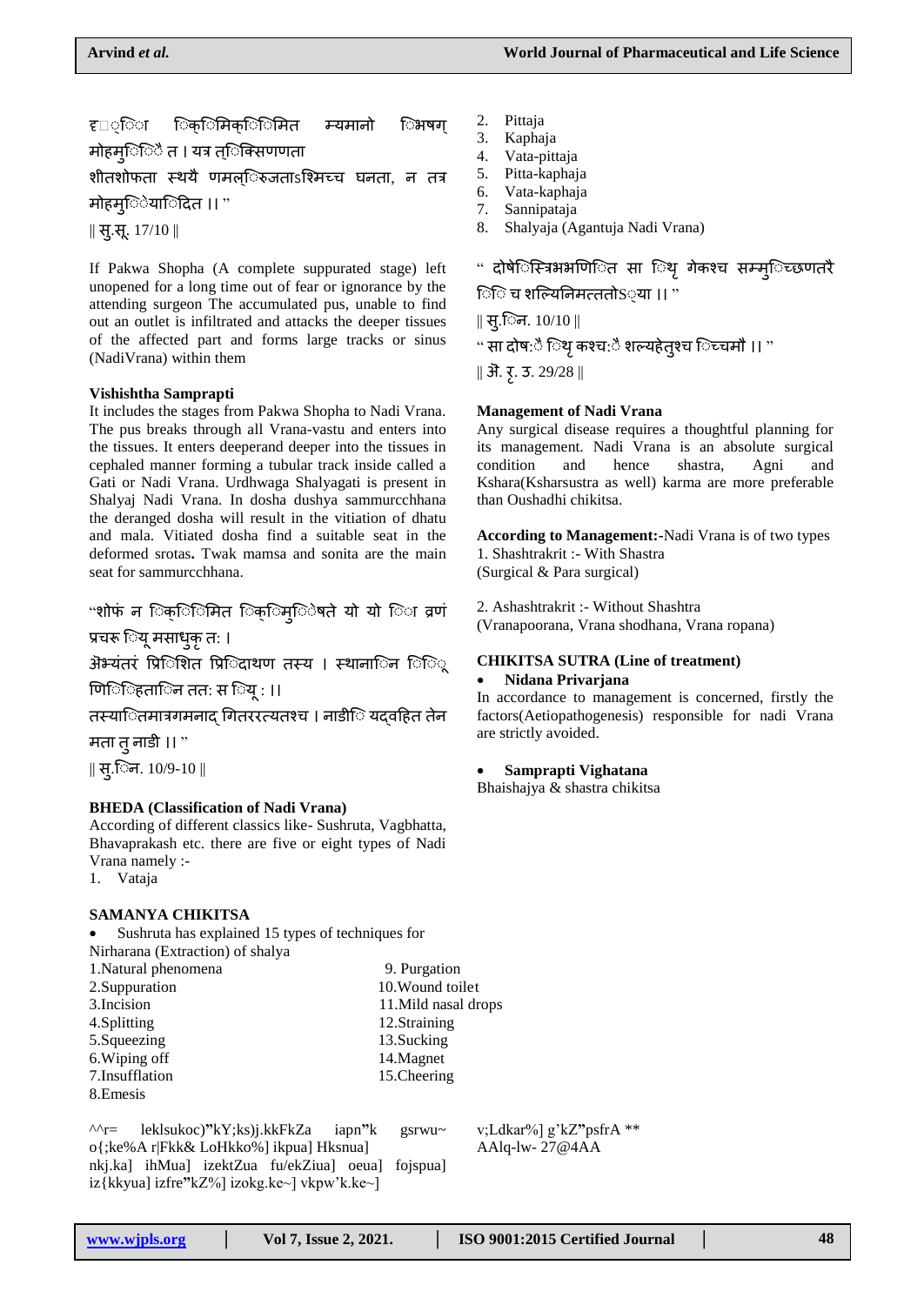Sushruta has explained separate treatment for all doshaja varieties in Nadi Vrana .

 $\parallel$  स्.िच.17/18-28  $\parallel$ 

Chakrapanidatta says firstly probing followed by Patana karma, shodhana and Ropana karma of the sinus. || चफक्ाि ण 45/1 ||

Application of Pratisarniya kshara.

 $``$  तत्र प्रितसारणीय .................... द् $\Box$ व्रणनाडी ।।  $"$ 

|| सु.स. 11/7 ||

Acharya Sushruta has mentioned Nadi Vrana in Chhedya & Bhedya Vyadhi. In chikitsa sthana he mentioned vidarana karma which indicates to chhedana and bhedana karma.

 $``$  छेदया भगंदरा............ व्रणित्मण .............

**अस्थिमाााा सगम ्शल्ा '** ...........

शयतोनक: ।।

भेद्या कुं भीका अॆन्शयी नाडयो ............ तालुद्तजौ ।। "

|| सु.स. 25/5 -7 ||

In above reference we consider Asthi Mamsa Gamanam Shalya – Directly indicates to shalyaja Nadi Vrana. Where Shalya found in coccyx bone area covered with skin & gluteal muscle layer.

Acharya Sushruta, Bhavprakash explained chedana karma in Aagantuja Nadi Vrana and thanafter shodhan Ropan by Ghrita Madhu and tilakalka.

" नाडी तुशल्यप्रलभा ...................कुयाणत्।। " || lq-fp- 17/26 ||

According to Acharya Sushruta whole treatment can be summerised in following way :-

| 1. | Shastrakarma/surgical    | technique |  |
|----|--------------------------|-----------|--|
|    | Chhedan/Utpatana/Vidaara |           |  |

## **2. Parasurgical technique**

- i. Kshara karma
- ii. Ksharsutra karma
- iii. Agni karma
- iv. Varti Prayoga

" ऄऺन्**शस्त्रािण त् षार ऄिर्गन............... ।।** "

|| सु.स. 8/15 ||

**3. Medical technique –**Oushadh, Antarparimarjan, Bahya parimarjan Oushadha (Lepas)

### **Shashtrakarma (Surgical technique)**

The **Chhedan karma** (Utpatana karma/Vidarana karma) means a wise surgeon should watch proper gati (Tract) of Nadi Vrana with the help of probe(Eshani) than identify the exact direction of track. Then the whole area layed open followed by shodhana &Ropanadi general procedures. In case of shalyaj Nadi Vrana Acharya Sushrut described that firstly excision of foreign body (Shalya) viz-bala then vidarana means laying open the Nadi Vrana area followed by shodhan &Ropanadi general procedures. ।।

#### **AntahparimarjanaChikitsa**

- 1. Navaka Guggulu (Sarangdhara Samhita)
- 2. Saptanga Guggulu (Vrinda Madhav)
- 3. Triphala Guggulu (Bhaishjya Ratnawali)
- 4. Guggulu Tiktaka Kashaya (Ashtang Samgraha)
- 5. Guggulu Panchapala choorna (Ashtang Hridaya)
- 6. Vidangadi choorna (Yog Ratnakar)
- 7. Kanchanara Guggulu (Visindi madhava)
- 8. Sapta vimsatika Guggulu (Bhaishjya Ratnawali)
- 9. Panchatiktaka Guggulu (Chakradutta)
- 10. Guggulu tiktakam Ghrita (Ashtang Hridaya)
- 11. Pichu mandadi Ghrita (Arogya kalpadrum)

#### **Bahiparimarjan Chikitsa**

- 1. Aragwadhadi sutravarti (Bhavrprakash )
- 2. Jatyadi varti (Bhaishjya Ratnawali)
- 3. Swarjikadhya Tailam (Bhaishjya Ratnawali)
- 4. Hansapadi Tailam (Bhaishjya Ratnawali)
- 5. Hinsradhya Tailam (Bhavrprakash)
- 6. Kanchnara Tailam (Bhavrprakash)
- 7. Nirgundi Tailam (Bhaishjya Ratnawali)
- 8. Chunchuphala Lepa (Ashtang Hridaya)
- 9. Rasanjanadi Lepa (Shorangdhar Saruhita)
- 10. Triphala kashaya kshalana (Arogya kalpadrum)
- 11. Ksiridruvalkadi kashaya kshalanal (Arogya kalpadrum)
- 12. Ghontaphaladi Vrati (Sushruta Samhita)
- 13. Jatyadi Tailam (Sarangdhara Samhita)
- 14. Simdhuthyadi varti (Yogatarangini)
- 15. Snuhyadi varti (Bhaishjya Ratnawali)
- 16. Syama Ghrita (Vabgasena)
- 17. Bhallatakadya tailam (Vridamadhav)

## **Vishishtha Chikitsa**

### **Specific treatment according to dosha**

**1. Vataja Nadi Vrana**:- First application of poultice on vataja Nadi Vrana so that the pus will collect at one place.

*Shashtra karma***:-** Utpatana karma will be done on pakwa shopha means opening the pus tract completely.

*Oushadha***:-** Application of paste of tila and Apamarga (Fruit) mixed with saindhava followed by bandaging.

*Prakshalana***:-** Washing the wound with panchmula kwath Tail prepared from Bala, Gojihva and Bilva will be used for dressing the wound. All these treatments shodhana, Purana, Ropana of the wound.

**2. Pittaja Nadi Vrana**:- Application of poultice in the form of utkarika mixed with milk and ghee.

*Shastra*:- Utpatana Karma.

*Oushadha*:- Application of paste prepared from Tila, Nagadanti and Madhuyashthi.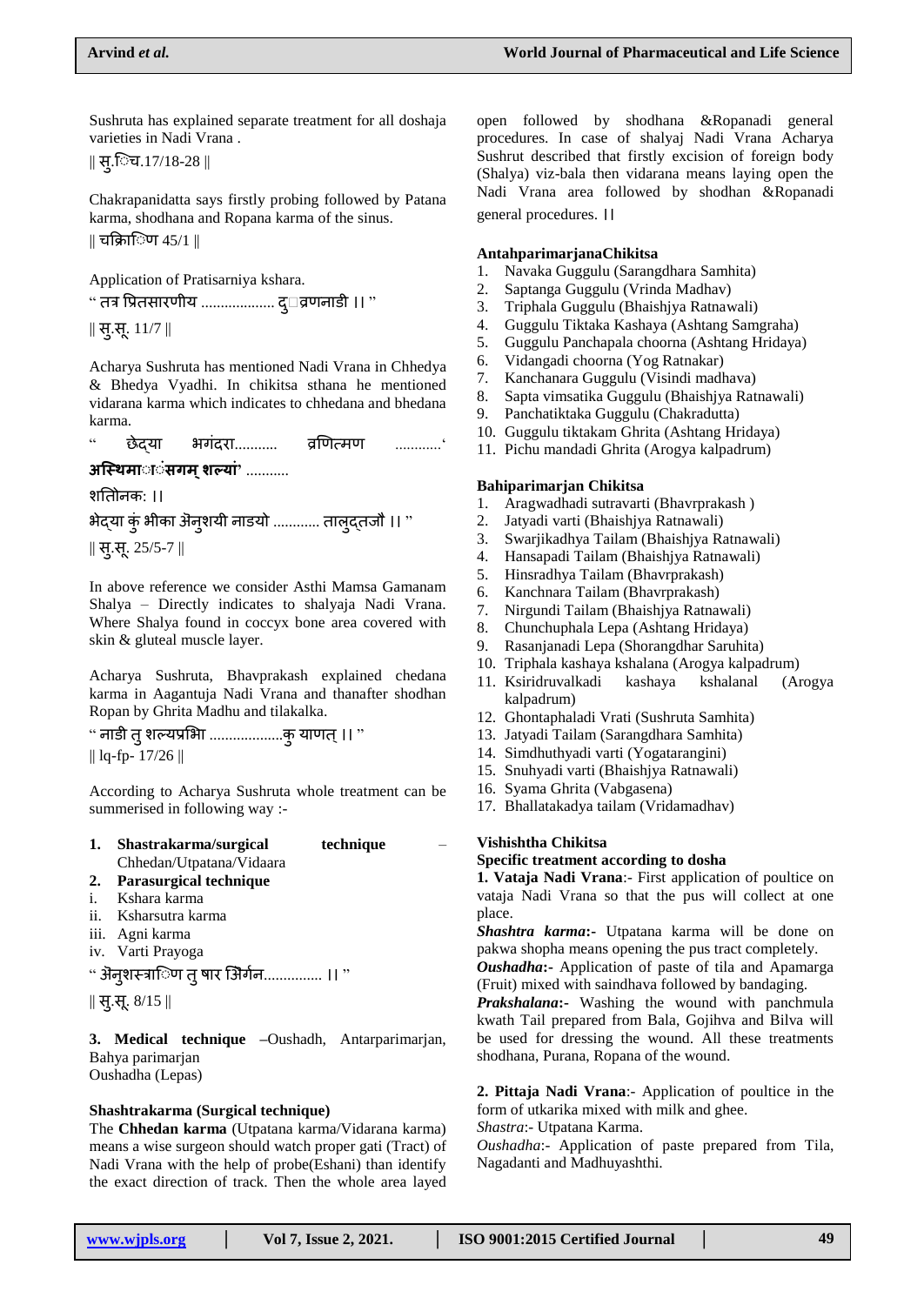*Prakshalana*:- Washing the Vrana with soma, Nimba, Haridra etc. kwatha, Ghrita prepared by Shyama, Trivrit, Haridra, Kutaja,Lodhra etc. with milk.

*||*स्.िच.17/21 ||

**3. Kaphaja Nadi Vrana**:- The Nadi Vrana caused by kapha, poultice with kutaja, Siddhartha, parched grain floor and yeast should be applied.

*Shashtra karma*:- Utpatana karma.

*Oushadha* - Paste prepared from Nimba, Tila, Danti Saurashtra mrittika. Shaidhava lavana should be applied on wound.

*Prakshalana*:- The wound will be washed with kwatha prepared

from karanja, Nimba, Jati, Pilu & Bibhitaka.

 $\parallel$  स्.िच.17/23-25  $\parallel$ 

## **4. Shalyaja Nadi Vrana**

*Shastra Karma*:- Exise the shalya first and scrape out the granulation tissue and apply the paste of Tila, madhu and ghrita.

*Oushadha* :- Lepa were applied for shodhana & Ropana. Taila prepared by the drugs of kumbhi, Karanja, kapittha, Musta, sarala etc also used for dressing.

" नाडी त शल्य प्रभािम ििदायण िनरत्य शल्यं प्रितशोध्य

मागणम ्।

संशोषयेत् षौद्रंघत् प्रगाढैिस्तल्रेस्ततो रोिणमाशु कु याणत्

।।

|| स्.िच.17/26-28 ||

## **CONCLUSION**

The review research was carried about ""**A REVIEW ON SALYAJANYA NADI VRANA W.S.R TO**  PILONIDAL SINUS" On the basis of Ayurvedic classics, views of previous scholars, facts, observations, results and minite discussion achieved during present clinical study, a conclusion can be drawn as follows –

- 1. Shalyaj nadi vrana is a age related and profession related condition. It is very terrible condition. Based on its symptomatology it can be co-related with Pilonidal sinus i.e. Pain, tenderness, inflammation, induration and discharge.
- 2. Shalyaj Nadi Vrana (Sacro-coccygeal Pilonidal Sinus) is a common problem especially in young hirsute men because After the onset of puberty, sex hormones affect the pilo-sebaceous glands and subsequently the hair follicle becomes distended with keratin. As a result, a folliculitis develops Pilonidal sinus disease.
- 3. Shalyaj Nadi Vrana is mentioned under 5 types of Nadi Vrana..
- 4. There are no confirmative references about separate management for Shalyaj Nadi Vrana. So that the management of nadi vrana can be considered as like the management for Shalyaj Nadi Vrana.
- 5. The chief pathological phenomenon in the manifestation of Shalyaj Nadi Vrana is Abheda pakwa, Shopha pooyam, Anupravesha mansadi, Vrana apaty.
- 6. Shalyaj Nadi Vrana occurs mainly due to vitiation of vyana vayu and kapha and pakwa by pitta, seated in the Sacro-coccygeal joint. Impairment of Pain, tenderness, inflammation, induration, discharge.
- 7. On the basis of sign and symptoms Shalyaj Nadi Vrana can be considered as (Sacro- coccygeal) Pilonidal Sinus according to Modern Science, as they refer to the similar presentation i.e. Pain, tenderness, inflammation, induration, discharge.

## **BIBLIOGRAPHY**

- 1. Amarkosha -Nirnaya Sagar Press, Mumbai, 1994.
- 2. Shabdakalpadruma -Raja Radha Kant Deva, 3rdedition Chaukhamba Sanskrit Series, Varanasi.
- 3. Vachaspatyam -Taranath Takra vachaspati, 3rd edition-Chaukhambha Sanskrit series Varanasi.Varanasi,
- 4. Rigveda 1968 -Ganga Book Depot, Mathura.
- 5. Atherva veda -Ganga Book Depot, Mathura.
- 6. Shushruta Samhita -Vol I & II Ayuveda Tatwasandipika by AmbikaDutta Shastri, Chaukhamba Subharti Prakshan.
- 7. Shushruta Samhita -Vol I-II translated by Prof.K.R.Srikantha Murthy,Chaukhambha orientelia.
- 8. Sushruta Samhita -Vol. I & II translated by Proff.G.D Singhal &Colleagues, Chaukhamba Sanskrit Pratisthan, 2007.
- 9. Astanga Sangraha -Kavi Raj Attri Dev Gupt, ChaukhambaPrakashan.
- 10. Astanga Sangraha -Vridha Vagbhata commented by Indu.
- 11. Astanga Hridaya -Hindi commentary by Brahmanand Tripathi,Chaukhamba Sanskrit Pratisthana.
- 12. Astanga Hridaya Vagbhata Acharya, edited by Vd.Yadunandana Upadhyay (Chaukhamba Sanskrit Sansthana).
- 13. Bhavaprakash -Part 1&2 Bhavamishra with Vidyotini Hindi Commentary by Shri Bhavaprakash Mishra.
- 14. Astanga Sangraha -Vagbhata (Eng. translation) by Prof K.R.Shrikantha Murthy, Chaukhamba Orientelia, 2005.
- 15. Bhela Samhita -edited by Girija Dayal Shukla, ChaukhambaBharti Accademy, 1984.
- 16. Bhaishjya Ratnawali -Kavuraj Govind Das Sen edit. By Proff. Siddhi Nandan Mishra,Chaukhambha Prakashan.
- 17. Yog Ratnakar -Vidya Laxmipati Shashtri, edit. By Bhisagratna Brahma sagar Shastri,Chaukhambha Prakashan.
- 18. Ras Ratna Samuchchya -Vagbhatta edit. ByShridharma nandan Sharma, Chaukhambha Prakashan.